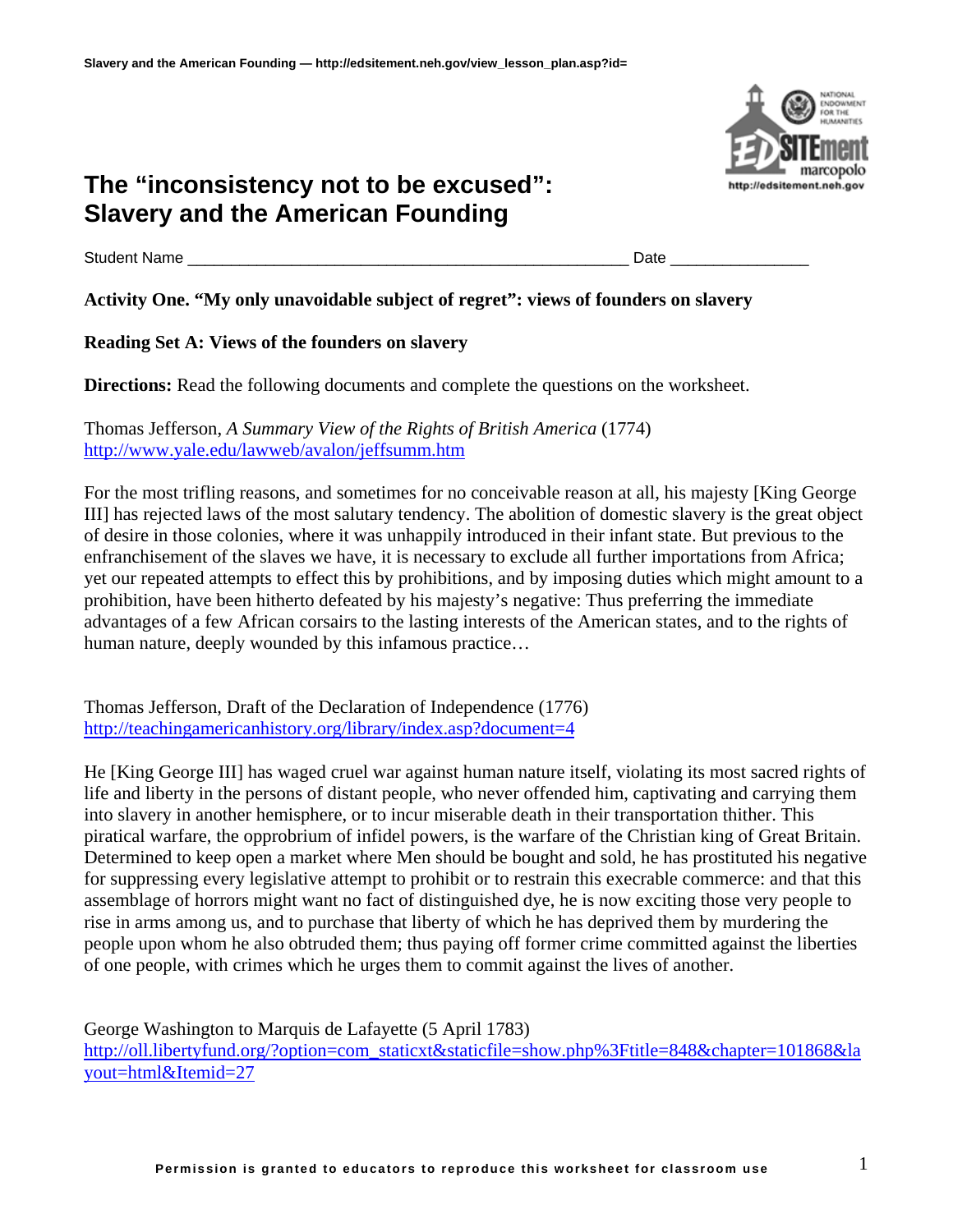The scheme, my dear Marqs. which you propose as a precedent, to encourage the emancipation of the black people of this Country from that state of Bondage in wch. they are held, is a striking evidence of the benevolence of your Heart. I shall be happy to join you in so laudable a work.

John Jay to R. Lushington (15 March 1786) <http://teachingamericanhistory.org/library/index.asp?document=2186>

I have been favoured with your letter of the  $22<sup>nd</sup>$  ult., and immediately communicated it to the committee of our society for promoting the liberation of slaves, and protecting such as may be manumitted. They are taking proper measures on the occasion, and I flatter myself that our Legislature will interpose to prevent such enormities in future.

It is much to be wished that slavery may be abolished. The honour of the States, as well as justice and humanity, in my opinion, loudly call upon them to emancipate these unhappy people. To contend for our own liberty, and to deny that blessing to others, involves an inconsistency not to be excused.

Whatever may be the issue of the endeavours of you and others to promote this desirable end, the reflection that they are prompted by the best motives affords good reasons for persevering in them.

George Washington to Robert Morris (12 April 1786) [http://oll.libertyfund.org/?option=com\\_staticxt&staticfile=show.php%3Ftitle=848&chapter=101934&la](http://oll.libertyfund.org/?option=com_staticxt&staticfile=show.php%3Ftitle=848&chapter=101934&layout=html&Itemid=27) [yout=html&Itemid=27](http://oll.libertyfund.org/?option=com_staticxt&staticfile=show.php%3Ftitle=848&chapter=101934&layout=html&Itemid=27)

I give you the trouble of this letter at the instance of Mr. Dalby of Alexandria; who is called to Philadelphia to attend what he conceives to be a vexatious lawsuit respecting a slave of his, which a Society of Quakers in the city (formed for such purposes) have attempted to liberate… And if the practice of this Society of which Mr. Dalby speaks, is not discountenanced, none of those whose *misfortune* it is to have slaves as attendants, will visit the City if they can possibly avoid it… I hope it will not be conceived from these observations, that it is my wish to hold the unhappy people, who are the subject of this letter, in slavery. I can only say that there is not a man living who wishes more sincerely than I do, to see a plan adopted for the abolition of it; but there is only one proper and effectual mode by which it can be accomplished, and that is by Legislative authority; and this, as far as my suffrage will go, shall never be wanting. But when slaves who are happy and contented with their present masters, are tampered with and seduced to leave them; when masters are taken unawares by these practices; when a conduct of this sort begets discontent on one side and resentment on the other… it introduces more evils than it can cure.

George Washington to Francis Mercer (9 September 1786) [http://www.gilderlehrman.org/collection/docs\\_print/print\\_wash2.html](http://www.gilderlehrman.org/collection/docs_print/print_wash2.html)

I never mean (unless some particular circumstances should compel me to it) to possess another slave by purchase; it being among my first wishes to see some plan adopted by the Legislature by which slavery in this Country may be abolished by slow, sure, & imperceptable degrees.

Thomas Jefferson, *Notes on the State of Virginia* (1787) <http://www.yale.edu/lawweb/avalon/jevifram.htm>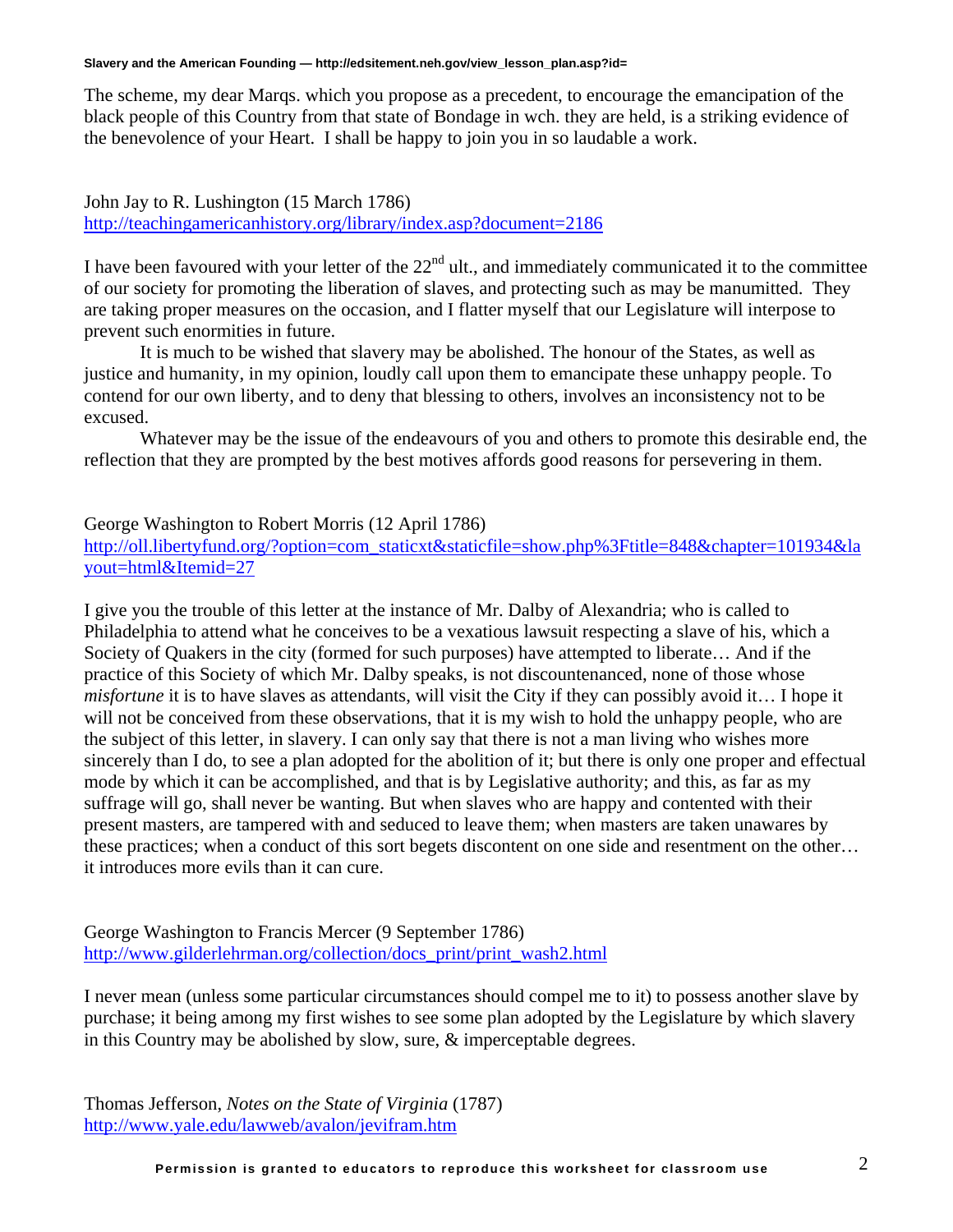Query XVIII. There must doubtless be an unhappy influence on the manners of our people produced by the existence of slavery among us. The whole commerce between master and slave is a perpetual exercise of the most boisterous passions, the most unremitting despotism on the one part, and degrading submissions on the other. Our children see this, and learn to imitate it; for man is an imitative animal. This quality is the germ of all education in him. From his cradle to his grave he is learning to do what he sees others do… The parent storms, the child looks on, catches the lineaments of wrath, puts on the same airs in the circle of smaller slaves, gives a loose to the worst of passions, and thus nursed, educated, and daily exercised in tyranny, cannot but be stamped by it with odious peculiarities. The man must be a prodigy who can retain his manners and morals undepraved by such circumstances. And with what execration should the statesman be loaded, who, permitting one half the citizens thus to trample on the rights of the other, transforms those into despots, and these into enemies, destroys the morals of the one part, and the amor patriae of the other.

George Washington, Reflection of Slavery (c. 1788) <http://www.pbs.org/georgewashington/classroom/slavery3.html>

The unfortunate condition of the persons, whose labor in part I employ, has been the only unavoidable subject of regret. To make the adults among them as easy and comfortable in their circumstances as their actual state of ignorance and improvidence would admit, and to lay a foundation to prepare the rising generation for a destiny different from that in which they were born, afforded some satisfaction to my mind, and could not I hoped be displeasing to the justice of the Creator.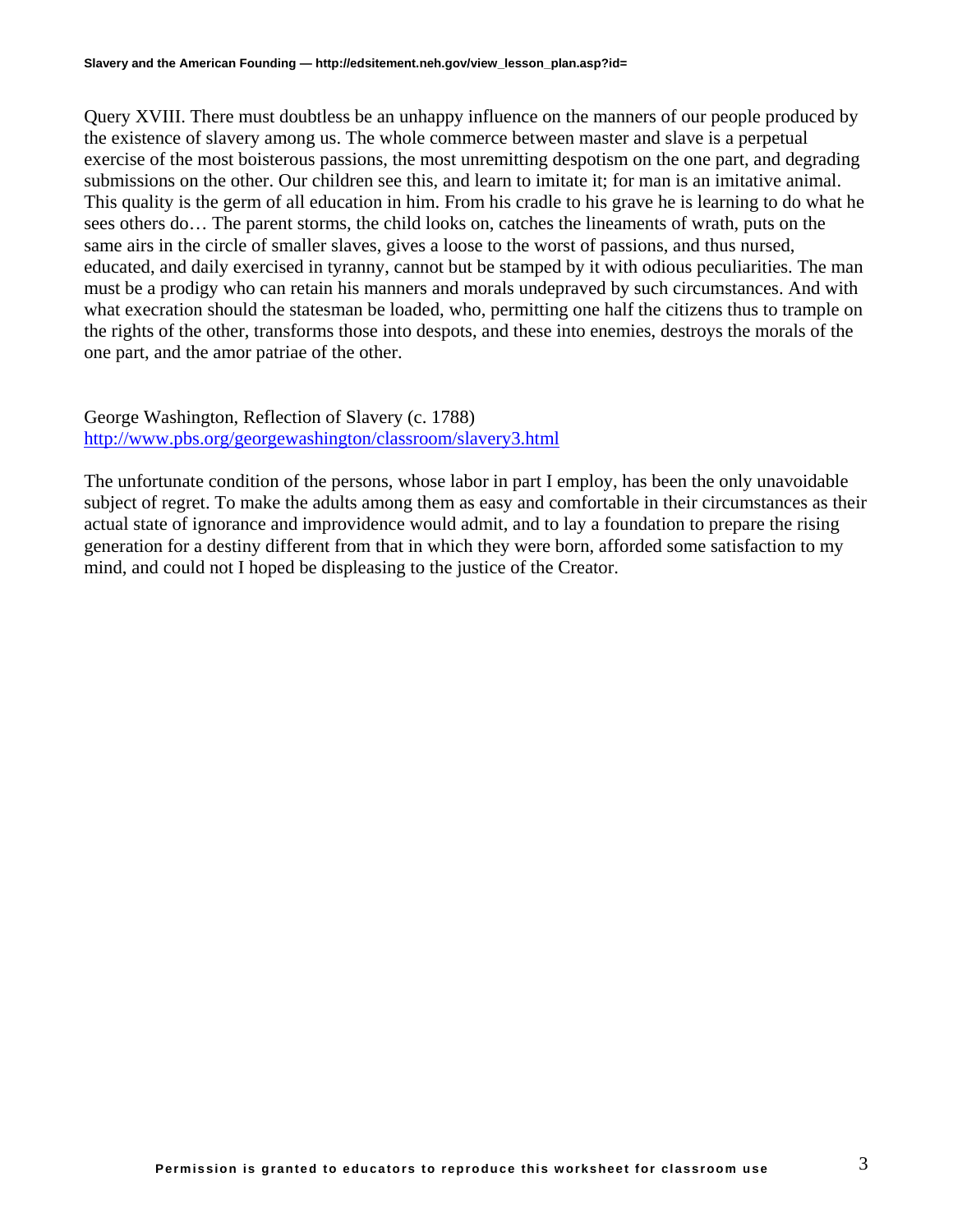

Student Name \_\_\_\_\_\_\_\_\_\_\_\_\_\_\_\_\_\_\_\_\_\_\_\_\_\_\_\_\_\_\_\_\_\_\_\_\_\_\_\_\_\_\_\_\_\_\_\_\_\_\_ Date \_\_\_\_\_\_\_\_\_\_\_\_\_\_\_\_

## **Activity One. "My only unavoidable subject of regret": views of founders on slavery**

**Directions**: Read the documents assigned for Activity One (Reading Set A) and answer the questions on the worksheet.

| Question                                                                                                                                                      | <b>Answer</b> |
|---------------------------------------------------------------------------------------------------------------------------------------------------------------|---------------|
| In his Summary View of the<br>Rights of British America, what<br>does Thomas Jefferson say the<br>king must do before slavery can<br>be abolished in America? |               |
| In his draft of the Declaration of<br>Independence, why does<br>Jefferson accuse King George III<br>of waging "cruel war against<br>human nature"?            |               |
| In his letter of 5 April 1783, what<br>"laudable work" does George<br>Washington tell Lafayette he<br>would be happy to join him with?                        |               |
| In his letter to R. Lushington,<br>why does John Jay say slavery<br>is an "inconsistency not to be<br>excused?                                                |               |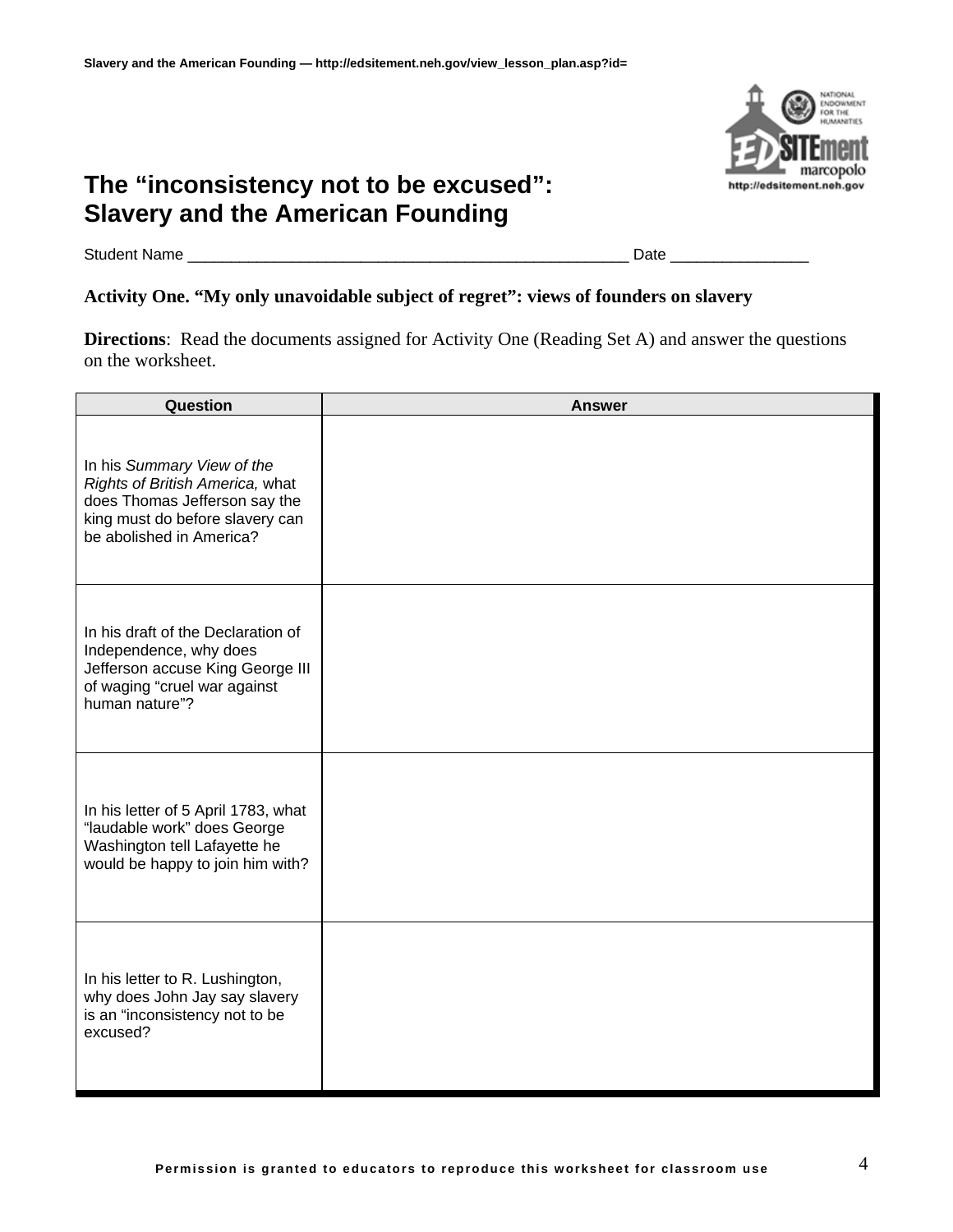| In his letter to Robert Morris,<br>what does George Washington<br>say is the proper means of<br>abolishing slavery?                                          |  |
|--------------------------------------------------------------------------------------------------------------------------------------------------------------|--|
| In his letter to Francis Mercer,<br>how does Washington say he<br>would like to see slavery<br>abolished?                                                    |  |
| According to Jefferson in his<br>Notes on the State of Virginia,<br>what are the effects of slavery on<br>slave owners and their children?                   |  |
| In his "Reflection on Slavery,"<br>what does Washington say he<br>has done to try to make up for<br>the "only unavoidable subject of<br>regret" in his life? |  |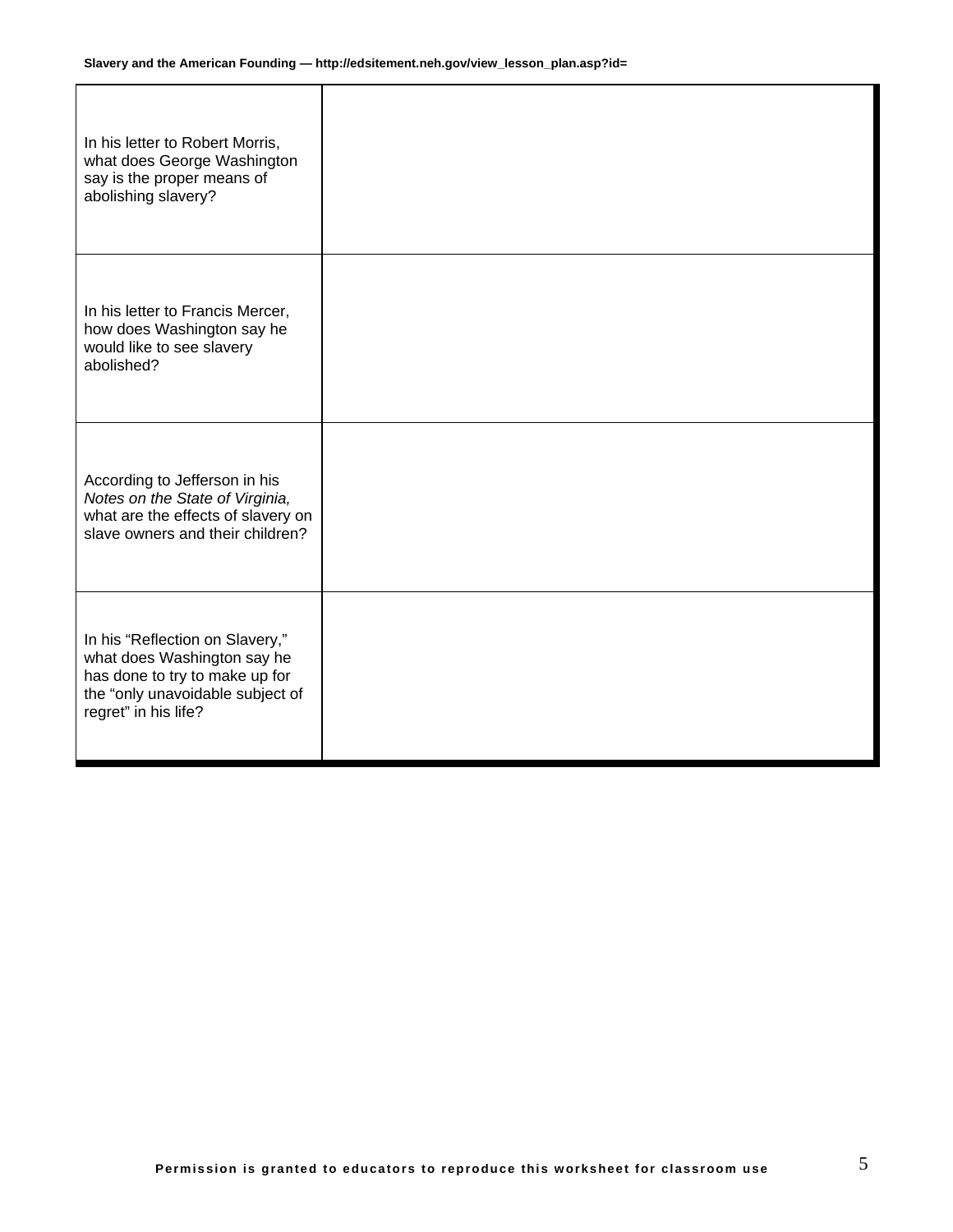Student Name \_\_\_\_\_\_\_\_\_\_\_\_\_\_\_\_\_\_\_\_\_\_\_\_\_\_\_\_\_\_\_\_\_\_\_\_\_\_\_\_\_\_\_\_\_\_\_\_\_\_\_ Date \_\_\_\_\_\_\_\_\_\_\_\_\_\_\_\_

### **Activity One. "My only unavoidable subject of regret": views of founders on slavery**

### **Reading Set B: Views of the founders on slaves**

**Directions:** Read the following documents and complete the questions on the worksheet.

Alexander Hamilton to John Jay (14 March 1779) <http://www.teachingamericanhistory.com/library/index.asp?document=1004>

Colonel Laurens, who will have the honor of delivering you this letter, is on his way to South Carolina, on a project which I think, in the present situation of affairs there, is a very good one, and deserves every kind of support and encouragement. This is to raise two, three, or four battalions of negroes, with the assistance of the government of that State, by contributions from the owners, in proportion to the number they possess…

I have not the least doubt that the negroes will make very excellent soldiers, with proper management; and I will venture to pronounce, that they cannot be put in better hands than those of Mr. Laurens… I mention this because I have frequently heard it objected to the scheme of embodying negroes, that they are too stupid to make soldiers. This is so far from appearing to me a valid objection, that I think their want of cultivation (for their natural faculties are as good as ours), joined to that habit of subordination which they acquire from a life of servitude, will enable them sooner to become soldiers than our white inhabitants...

I foresee that this project will have to combat much opposition from prejudice and self-interest. The contempt we have been taught to entertain for the blacks, makes us fancy many things that are founded neither in reason nor experience; and an unwillingness to part with property of so valuable a kind, will furnish a thousand arguments to show the impracticability, or pernicious tendency, of a scheme which requires such sacrifices… An essential part of the plan is to give them their freedom with their swords. This will secure their fidelity, animate their courage, and, I believe, will have a good influence upon those who remain, by opening a door to their emancipation. This circumstance, I confess, has no small weight in inducing me to wish the success of the project; for the dictates of humanity, and true policy, equally interest me in favor of this unfortunate class of men…

Thomas Jefferson, *Notes on the State of Virginia* (1787) <http://www.yale.edu/lawweb/avalon/jevifram.htm>

Query XIV. Comparing them by their faculties of memory, reason, and imagination, it appears to me that in memory they are equal to the whites; in reason much inferior, as I think one could scarcely be found capable of tracing and comprehending the investigations of Euclid; and that in imagination they are dull, tasteless, and anomalous… It will be right to make great allowances for the difference of condition, of education, of conversation, of the sphere in which they move…

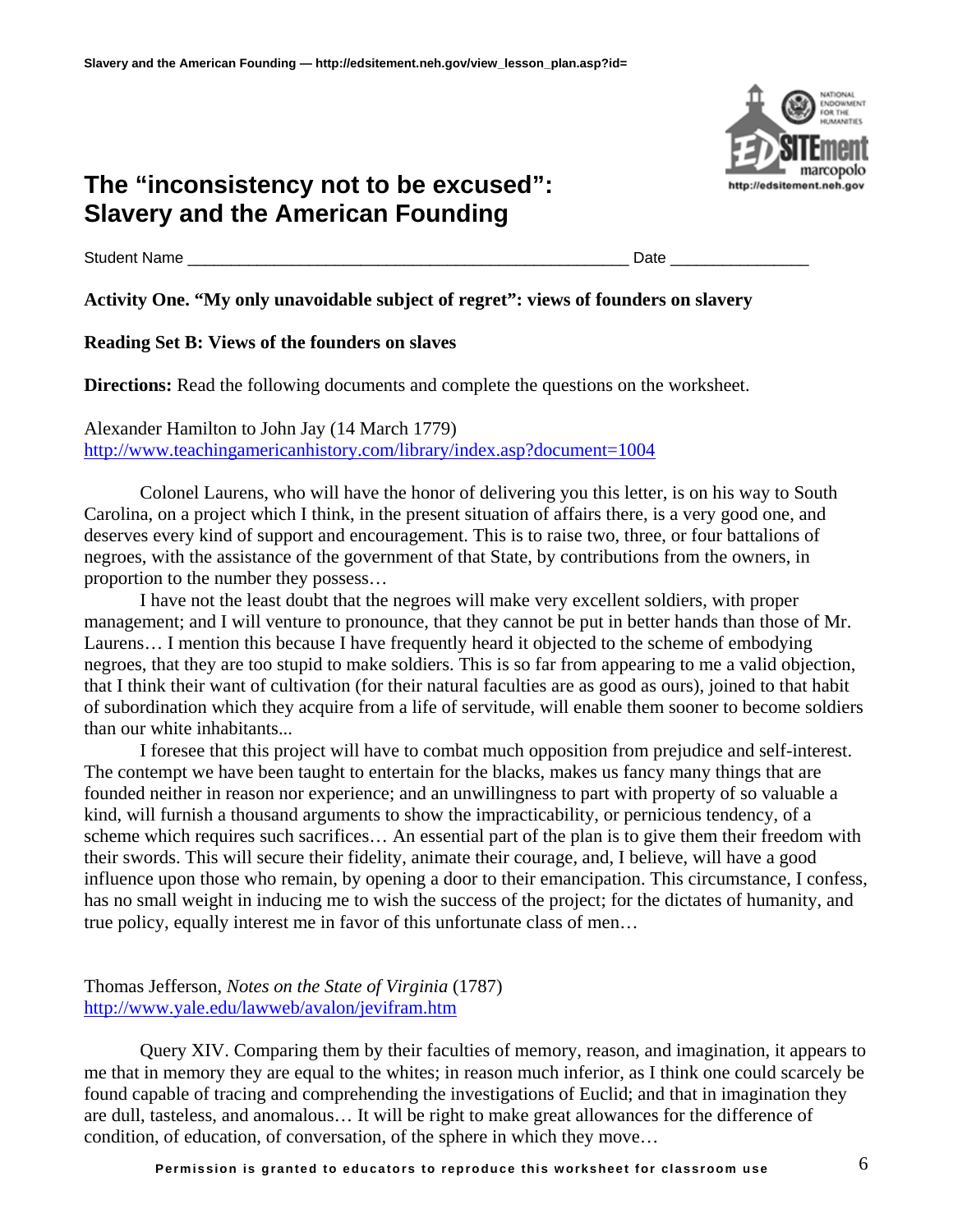[W]e find among them numerous instances of the most rigid integrity, and as many as among their better instructed masters, of benevolence, gratitude and unshaken fidelity. The opinion, that they are inferior in the faculties of reason and imagination, must be hazarded with great diffidence… let me add too, as a circumstance of great tenderness, where our conclusion would degrade a whole race of men from the rank in the scale of beings which their Creator may perhaps have given them...

#### George Washington, "Last Will and Testament" (9 July 1799) [http://oll.libertyfund.org/?option=com\\_staticxt&staticfile=show.php%3Ftitle=848&chapter=102201&la](http://oll.libertyfund.org/?option=com_staticxt&staticfile=show.php%3Ftitle=848&chapter=102201&layout=html&Itemid=27) [yout=html&Itemid=27](http://oll.libertyfund.org/?option=com_staticxt&staticfile=show.php%3Ftitle=848&chapter=102201&layout=html&Itemid=27)

And to my Mulatto man William (calling himself William Lee) I give immediate freedom; or if he should prefer it (on account of the accidents which have befallen him, and which have rendered him incapable of walking or of any active employment) to remain in the situation he now is, it shall be optional in him to do so: In either case however, I allow him an annuity of thirty dollars during his natural life, which shall be independent of the victuals and cloaths he has been accustomed to receive, if he chuses the last alternative; but in full, with his freedom, if he prefers the first; and this I give him as a testimony of my sense of his attachment to me, and for his faithful services during the Revolutionary War.

#### Thomas Jefferson to Henri Gregoire (25 February 1809) <http://www.loc.gov/exhibits/jefferson/images/vc80.jpg>

Dear Sir, — I have received the favor of your letter of August 17th, and with it the volume you were so kind as to send me on the "Literature of Negroes." Be assured that no person living wishes more sincerely than I do, to see a complete refutation of the doubts I have myself entertained and expressed on the grade of understanding allotted to them by nature, and to find that in this respect they are on a par with ourselves. My doubts were the result of personal observation on the limited sphere of my own State, where the opportunities for the development of their genius were not favorable, and those of exercising it still less so. I expressed them therefore with great hesitation; but whatever be their degree of talent it is no measure of their rights. Because Sir Isaac Newton was superior to others in understanding, he was not therefore lord of the person or property of others. On this subject they are gaining daily in the opinions of nations, and hopeful advances are making towards their re-establishment on an equal footing with the other colors of the human family. I pray you therefore to accept my thanks for the many instances you have enabled me to observe of respectable intelligence in that race of men, which cannot fail to have effect in hastening the day of their relief; and to be assured of the sentiments of high and just esteem and consideration which I tender to yourself with all sincerity.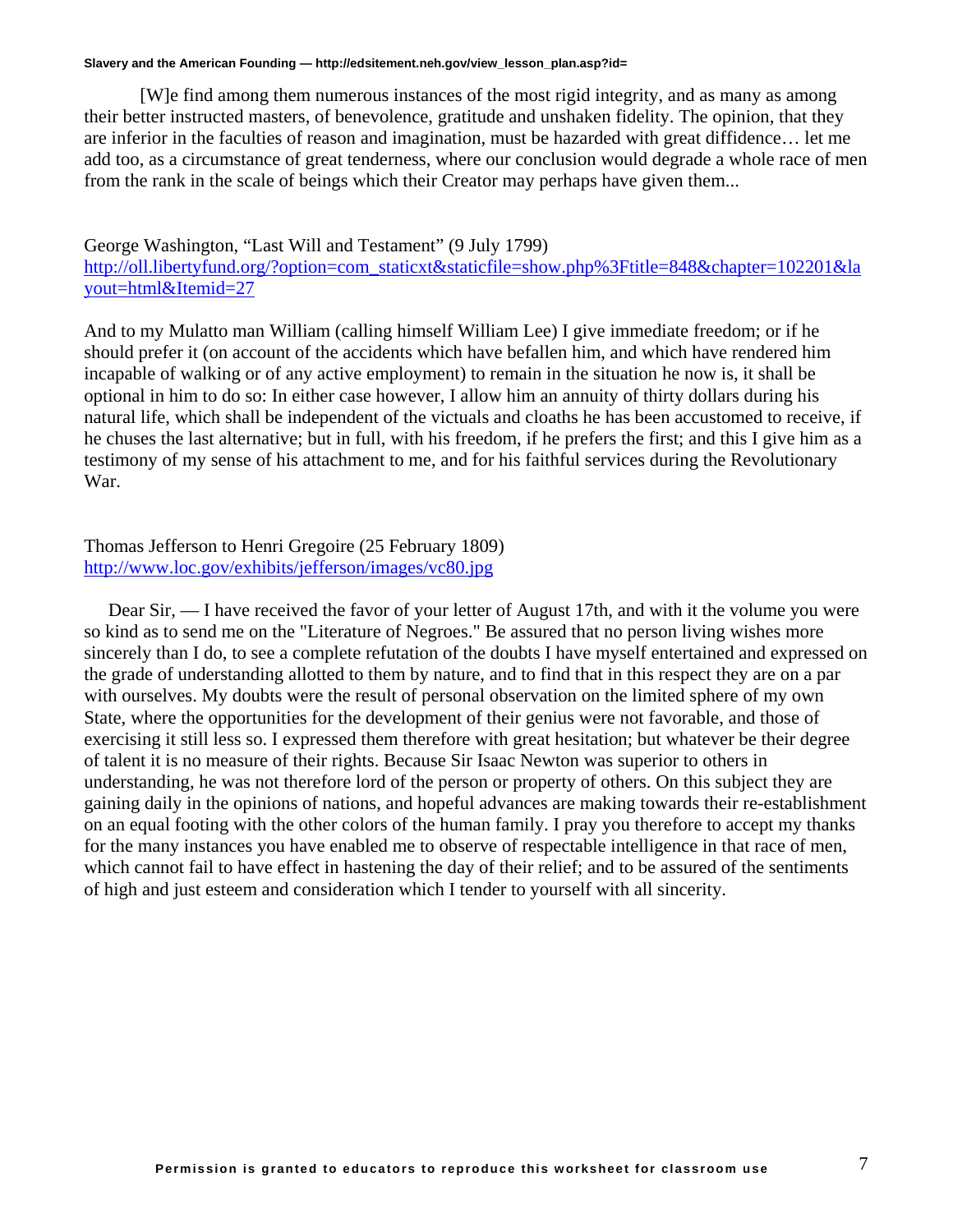

Student Name \_\_\_\_\_\_\_\_\_\_\_\_\_\_\_\_\_\_\_\_\_\_\_\_\_\_\_\_\_\_\_\_\_\_\_\_\_\_\_\_\_\_\_\_\_\_\_\_\_\_\_ Date \_\_\_\_\_\_\_\_\_\_\_\_\_\_\_\_

## **Activity One. "My only unavoidable subject of regret": views of founders on slavery**

**Directions**: Read the documents assigned for Activity One (Reading Set B) and answer the questions on the worksheet.

| Question                                                                                                                                                                    | <b>Answer</b> |
|-----------------------------------------------------------------------------------------------------------------------------------------------------------------------------|---------------|
| In his letter to John Jay, why<br>does Hamilton believe slaves will<br>make good soldiers during the<br>Revolutionary War?                                                  |               |
| Why does Hamilton say some<br>people will oppose the plan to<br>enlist slaves as soldiers?                                                                                  |               |
| Why does Hamilton insist that<br>freedom be an essential part of<br>the plan to enlist slaves as<br>soldiers?                                                               |               |
| In his Notes on the State of<br>Virginia, what reasons does<br>Jefferson give to explain the<br>apparent inferiority of<br>imagination and reason on the<br>part of slaves? |               |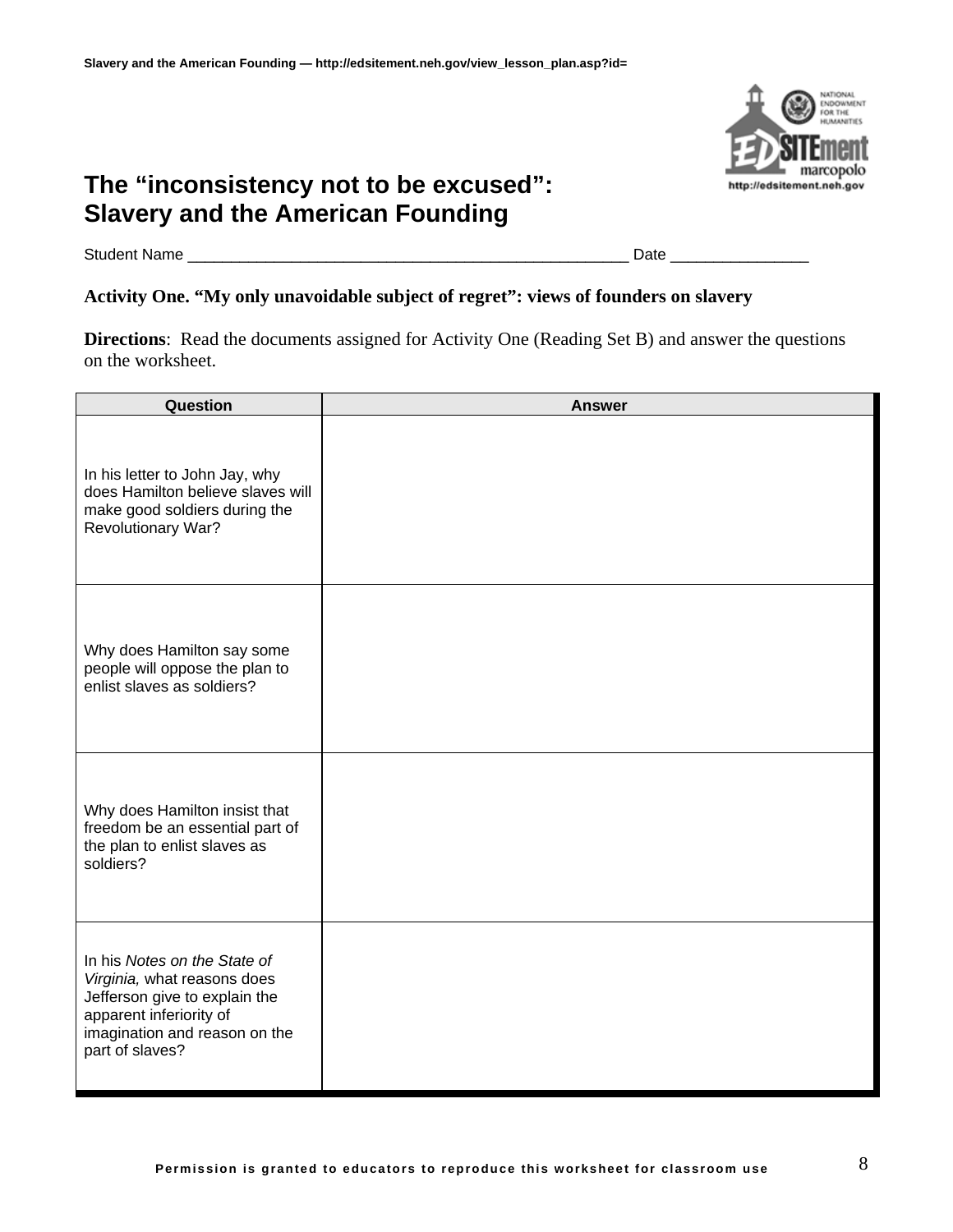| In his "Last Will and Testament,"<br>what is George Washington's<br>opinion of his slave William?                                                           |  |
|-------------------------------------------------------------------------------------------------------------------------------------------------------------|--|
| In his letter to Henri Gregoire,<br>what reasons does Jefferson<br>give for previously doubting the<br>natural abilities of slaves?                         |  |
| In his letter to Gregoire, what<br>does Jefferson hope will happen<br>to the slaves in the future?                                                          |  |
| What example to Jefferson give<br>to Gregoire to show that those<br>who are less intelligent cannot<br>be justly deprived of their liberty<br>and property? |  |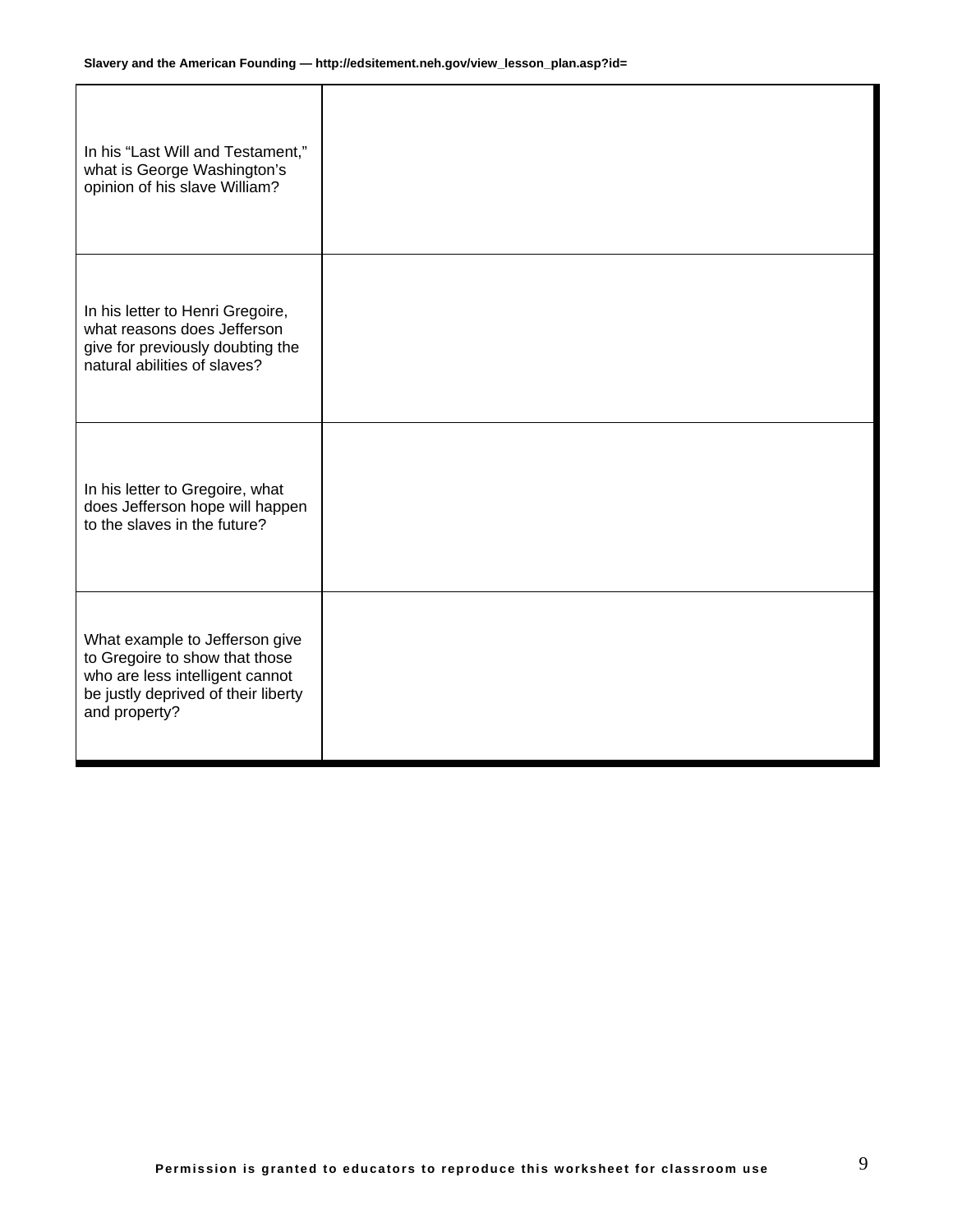Student Name \_\_\_\_\_\_\_\_\_\_\_\_\_\_\_\_\_\_\_\_\_\_\_\_\_\_\_\_\_\_\_\_\_\_\_\_\_\_\_\_\_\_\_\_\_\_\_\_\_\_\_ Date \_\_\_\_\_\_\_\_\_\_\_\_\_\_\_\_

### **Activity One. "My only unavoidable subject of regret": views of founders on slavery**

### **Reading Set C: Obstacles to emancipation**

**Directions:** Read the following documents and complete the questions on the worksheet.

George Washington to Marquis de Lafayette (10 May 1786) [http://oll.libertyfund.org/?option=com\\_staticxt&staticfile=show.php%3Ftitle=848&chapter=101936&la](http://oll.libertyfund.org/?option=com_staticxt&staticfile=show.php%3Ftitle=848&chapter=101936&layout=html&Itemid=27) [yout=html&Itemid=27](http://oll.libertyfund.org/?option=com_staticxt&staticfile=show.php%3Ftitle=848&chapter=101936&layout=html&Itemid=27)

The benevolence of your heart my [dear] Marqs. is so conspicuous upon all occasions, that I never wonder at any fresh proofs of it; but your late purchase of an estate in the colony of Cayenne, with a view of emancipating the slaves on it, is a generous and noble proof of your humanity. Would to God a like spirit would diffuse itself generally into the minds of the people of this country; but I despair of seeing it. Some petitions were presented to the Assembly, at its last Session, for the abolition of slavery, but they could scarcely obtain a reading. To set them afloat at once would, I really believe, be productive of much inconvenience and mischief; but by degrees it certainly might, and assuredly ought to be effected; and that too by legislative authority.

Thomas Jefferson, *Notes on the State of Virginia* (1787) <http://www.yale.edu/lawweb/avalon/jevifram.htm>

Query XIV. It will probably be asked, Why not retain and incorporate the blacks into the state, and thus save the expense of supplying, by importation of white settlers, the vacancies they will leave? Deep rooted prejudices entertained by the whites; ten thousand recollections, by the blacks, of the injuries they have sustained; new provocations; the real distinctions which nature has made; and many other circumstances, will divide us into parties, and produce convulsions, which will probably never end but in the extermination of the one or the other race. To these objections, which are political, may be added others, which are physical and moral. The first difference which strikes us is that of colour…

This unfortunate difference of colour, and perhaps of faculty, is a powerful obstacle to the emancipation of these people. Many of their advocates, while they wish to vindicate the liberty of human nature are anxious also to preserve its dignity and beauty. Some of these, embarrassed by the question *`What further is to be done with them?'* join themselves in opposition with those who are actuated by sordid avarice only. Among the Romans emancipation required but one effort. The slave, when made free, might mix with, without staining the blood of his master. But with us a second is necessary, unknown to history. When freed, he is to be removed beyond the reach of mixture…

Query XVIII. [I]f a slave can have a country in this world, it must be any other in preference to that in which he is born to live and labour for another; in which he must lock up the faculties of his nature, contribute as far as depends on his individual endeavours to the evanishment of the human race,

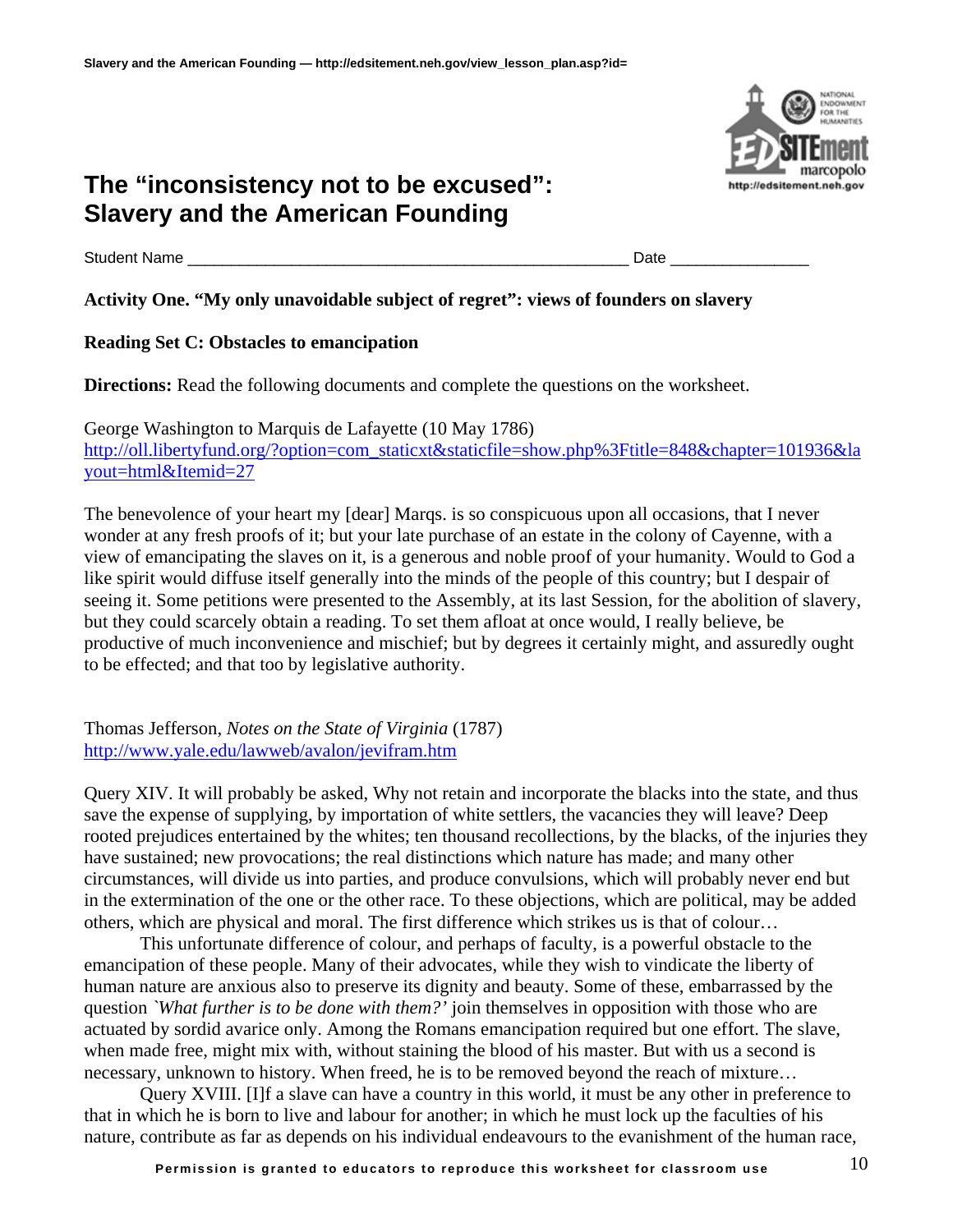or entail his own miserable condition on the endless generations proceeding from him. With the morals of the people, their industry also is destroyed. For in a warm climate, no man will labour for himself who can make another labour for him. This is so true, that of the proprietors of slaves a very small proportion indeed are ever seen to labour. And can the liberties of a nation be thought secure when we have removed their only firm basis, a conviction in the minds of the people that these liberties are of the gift of God? That they are not to be violated but with his wrath? Indeed I tremble for my country when I reflect that God is just: that his justice cannot sleep for ever: that considering numbers, nature and natural means only, a revolution of the wheel of fortune, an exchange of situation is among possible events: that it may become probable by supernatural interference! The almighty has no attribute which can take side with us in such a contest. - But it is impossible to be temperate and to pursue this subject through the various considerations of policy, of morals, of history natural and civil. We must be contented to hope they will force their way into every one's mind. I think a change already perceptible, since the origin of the present revolution. The spirit of the master is abating, that of the slave rising from the dust, his condition mollifying, the way I hope preparing, under the auspices of heaven, for a total emancipation, and that this is disposed, in the order of events, to be with the consent of the masters, rather than by their extirpation.

Oliver Ellsworth, *The Landholder* VI (10 December 1787) <http://teachingamericanhistory.org/library/index.asp?document=1982>

All good men wish the entire abolition of slavery, as soon as it can take place with safety to the public, and for the lasting good of the present wretched race of slaves. The only possible step that could be taken towards it by the convention was to fix a period after which they should not be imported.

Benjamin Franklin, "An Address to the Public" (9 November 1789) <http://teachingamericanhistory.org/library/index.asp?document=2185>

Slavery is such an atrocious debasement of human nature, that its very extirpation, if not performed with solicitous care, may sometimes open a source of serious evils. The unhappy man, who has long been treated as a brute animal, too frequently sinks beneath the common standard of the human species. The galling chains that bind his body do also fetter his intellectual faculties, and impair the social affections of his heart. Accustomed to move like a mere machine, by the will of a master, reflection is suspended; he has not the power of choice; and reason and conscience have but little influence over his conduct, because he is chiefly governed by the passion of fear. He is poor and friendless; perhaps worn out by extreme labor, age, and disease.

Under such circumstances, freedom may often prove a misfortune to himself, and prejudicial to society. Attention to emancipated black people, it is therefore to be hoped, will become a branch of our national police; but, as far as we contribute to promote this emancipation, so far that attention is evidently a serious duty incumbent on us, and which we mean to discharge to the best of our judgment and abilities.

To instruct, to advise, to qualify those who have been restored to freedom, for the exercised and enjoyment of civil liberty; to promote in them habits of industry; to furnish them with employments suited to their age, sex, talents, and other circumstances; and to procure their children an education calculated for their future situation in life, these are the great outlines of the annexed plan, which we have adopted, and which we conceive will essentially promote the public good, and the happiness of these our hitherto too much neglected fellow-creatures.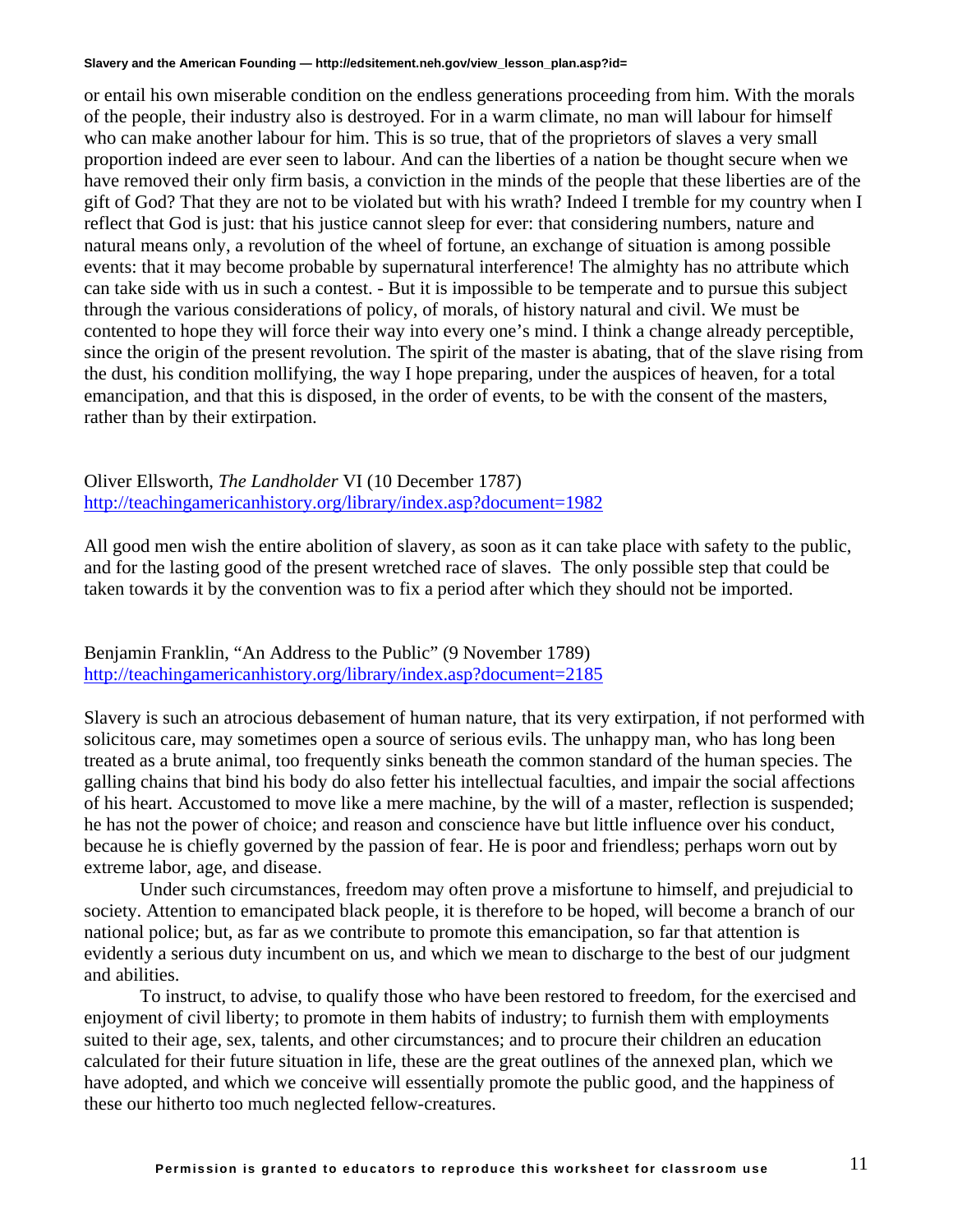George Washington, "Last Will and Testament" (9 July 1799) [http://oll.libertyfund.org/?option=com\\_staticxt&staticfile=show.php%3Ftitle=848&chapter=102201&la](http://oll.libertyfund.org/?option=com_staticxt&staticfile=show.php%3Ftitle=848&chapter=102201&layout=html&Itemid=27) [yout=html&Itemid=27](http://oll.libertyfund.org/?option=com_staticxt&staticfile=show.php%3Ftitle=848&chapter=102201&layout=html&Itemid=27)

Upon the decease of my wife, it is my Will and desire that all the Slaves which I hold in *my own right*, shall receive their freedom. To emancipate them during her life, would, tho' earnestly wished by me, be attended with such insuperable difficulties on account of their intermixture by Marriages with the Dower Negroes, as to excite the most painful sensations, if not disagreeable consequences from the latter, while both descriptions are in the occupancy of the same Proprietor; it not being in my power, under the tenure by which the Dower Negroes are held, to manumit them. And whereas among those who will receive freedom according to this devise, there may be some, who from old age or bodily infirmities, and others who on account of their infancy, that will be unable to support themselves; it is my Will and desire that all who come under the first and second description shall be comfortably cloathed and fed by my heirs while they live; and that such of the latter description as have no parents living, or if living are unable, or unwilling to provide for them, shall be bound by the Court until they shall arrive at the age of twenty five years… The Negros thus bound, are (by their Masters or Mistresses) to be taught to read and write; and to be brought up to some useful occupation, agreeably to the Laws of the Commonwealth of Virginia, providing for the support of Orphan and other poor Children. And I do hereby expressly forbid the Sale, or transportation out of said Commonwealth, of any Slave I may die possessed of, under any pretence whatsoever. And I do moreover most pointedly, and most solemnly enjoin it upon my Executors hereafter named, or the Survivors of them, to see that *this* clause respecting Slaves, and every part thereof be religiously fulfilled at the Epoch at which it is directed to take place; without evasion, neglect or delay, after the Crops which may then be on the ground are harvested, particularly as it respects the aged and infirm; Seeing that a regular and permanent fund be established for their Support so long as there are subjects requiring it; not trusting to the uncertain provision to be made by individuals.

Thomas Jefferson to John Holmes (22 April 1820) <http://www.teachingamericanhistory.com/library/index.asp?document=461>

I can say, with conscious truth, that there is not a man on earth who would sacrifice more than I would to relieve us from this heavy reproach, in any *practicable* way. The cession of that kind of property, for so it is misnamed, is a bagatelle which would not cost me a second thought, if, in that way, a general emancipation and *expatriation* could be effected; and, gradually, and with due sacrifices, I think it might be. But as it is, we have the wolf by the ears, and we can neither hold him, nor safely let him go. Justice is in one scale, and self-preservation in the other… I regret that I am now to die in the belief, that the useless sacrifice of themselves by the generation of 1776, to acquire self-government and happiness to their country, is to be thrown away by the unwise and unworthy passions of their sons, and that my only consolation is to be, that I live not to weep over it.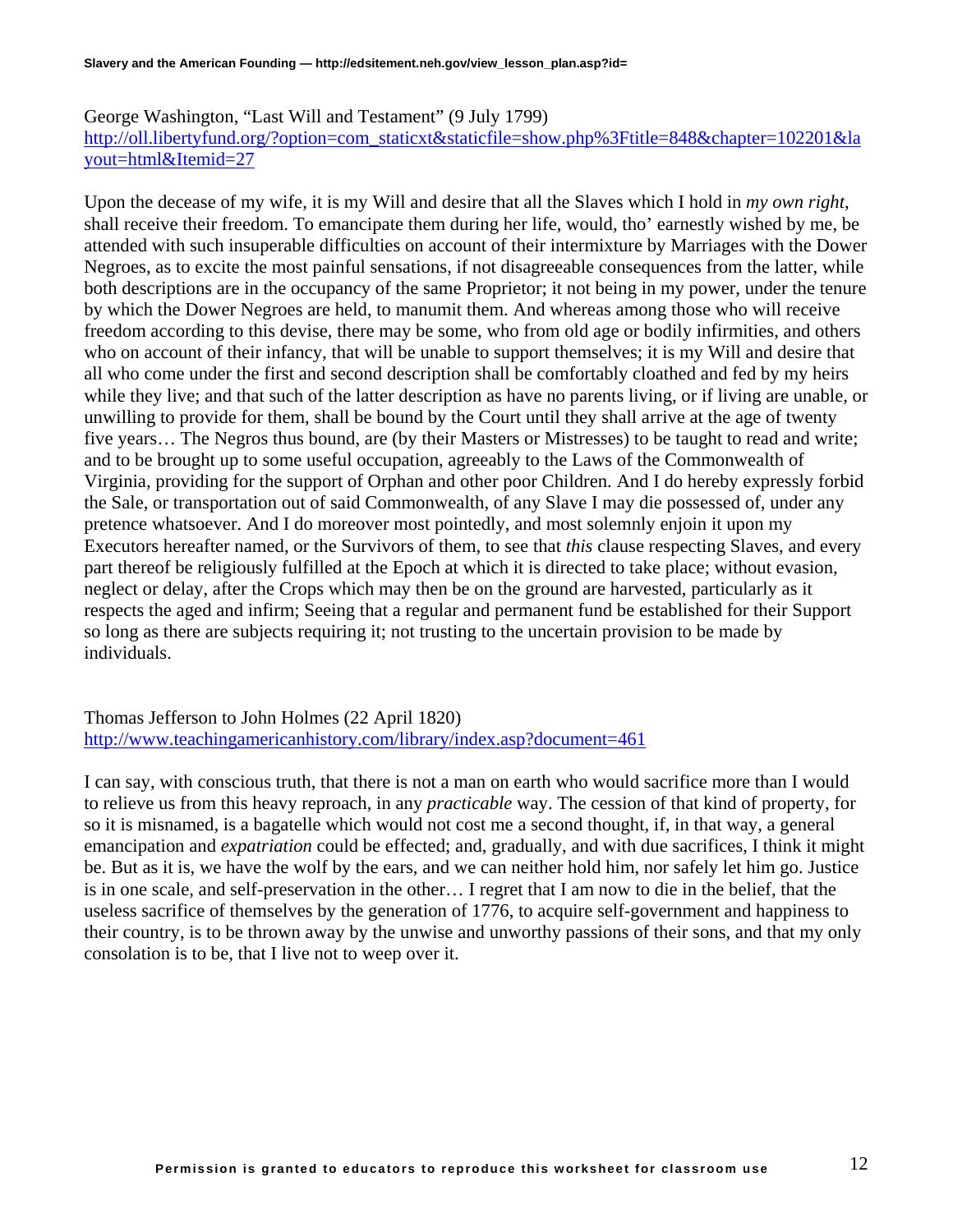

Student Name \_\_\_\_\_\_\_\_\_\_\_\_\_\_\_\_\_\_\_\_\_\_\_\_\_\_\_\_\_\_\_\_\_\_\_\_\_\_\_\_\_\_\_\_\_\_\_\_\_\_\_ Date \_\_\_\_\_\_\_\_\_\_\_\_\_\_\_\_

#### **Activity One. "My only unavoidable subject of regret": views of founders on slavery**

**Directions**: Read the documents assigned for Activity One (Reading Set C) and answer the questions on the worksheet.

| Question                                                                                                                                               | <b>Answer</b> |
|--------------------------------------------------------------------------------------------------------------------------------------------------------|---------------|
| In his letter to Lafayette, why<br>does Washington despair of<br>seeing the emancipation of<br>slaves and their colonization in<br>Africa?             |               |
| In his Notes on the State of<br>Virginia, what does Jefferson say<br>are the obstacles to<br>incorporating freed slaves into<br>society peacefully?    |               |
| In his Notes on the State of<br>Virginia, is Jefferson hopeful or<br>doubtful that the evil of slavery<br>will be peacefully resolved?                 |               |
| According to Oliver Ellsworth,<br>what was the "only possible step"<br>that the Constitutional<br>Convention could take regarding<br>slavery, and why? |               |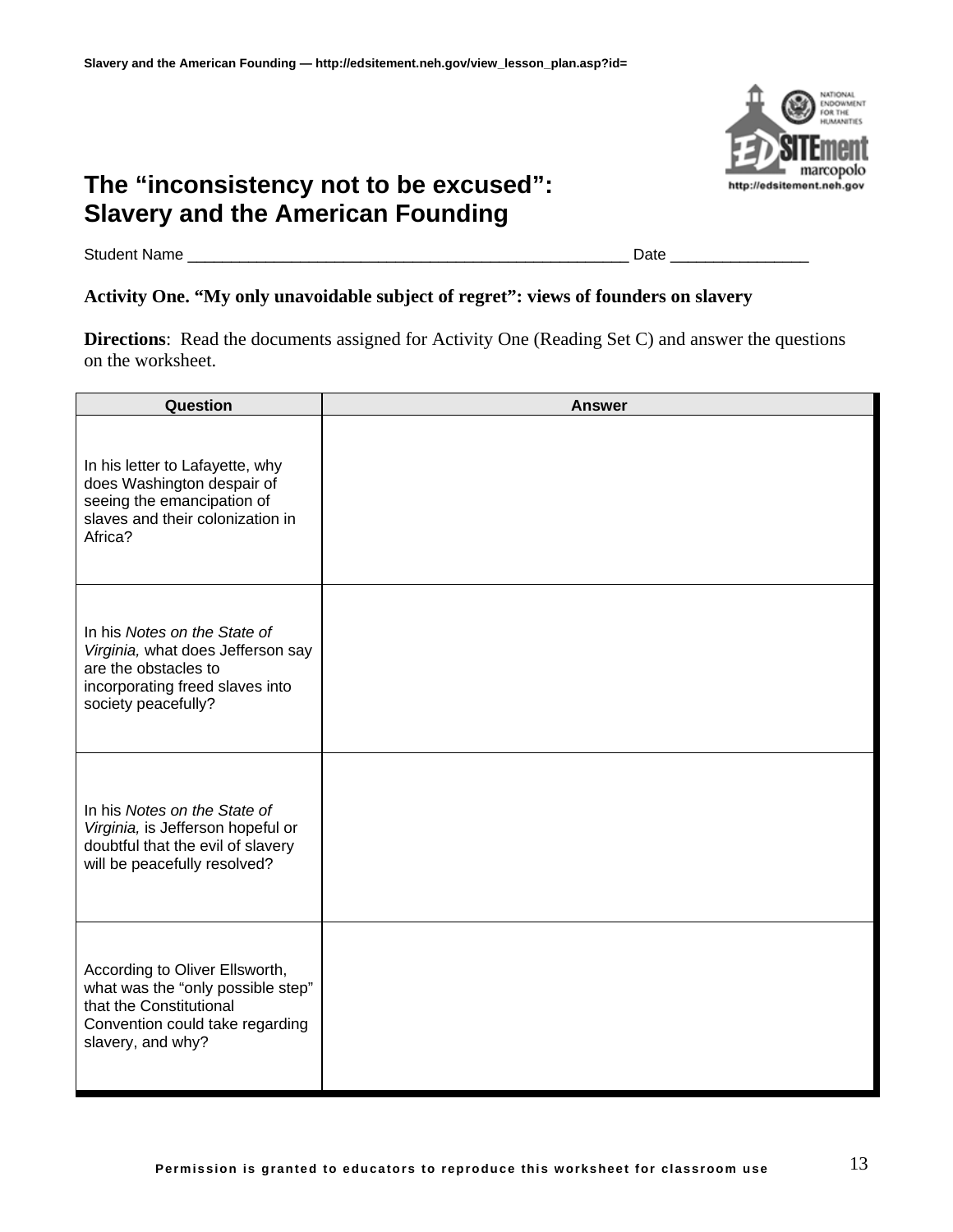| According to Benjamin Franklin,<br>why might immediate<br>emancipation prove to be a<br>"misfortune" to both free citizens<br>and former slaves? |  |
|--------------------------------------------------------------------------------------------------------------------------------------------------|--|
| What is the "serious duty"<br>incumbent on free citizens<br>toward slaves, according to<br>Franklin?                                             |  |
| In his "Last Will and Testament,"<br>what difficulties prevented<br>Washington from freeing his<br>slaves before his wife's death?               |  |
| In his "Last Will and Testament,"<br>what does Washington insist to<br>be done to promote the future<br>welfare and happiness of his<br>slaves?  |  |
| According to Jefferson in his<br>letter to Holmes, what is the<br>great dilemma that Americans<br>faced regarding slavery?                       |  |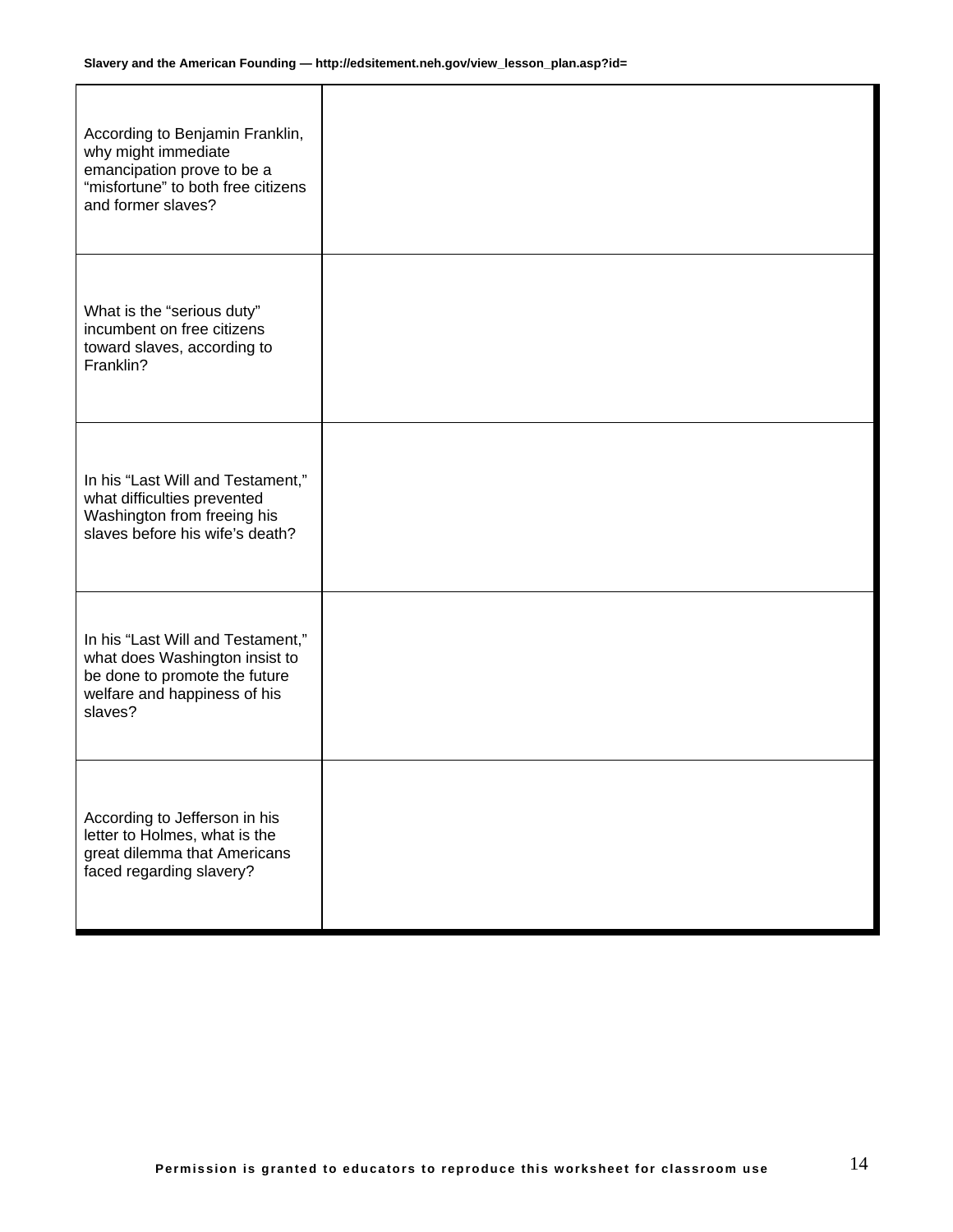Student Name \_\_\_\_\_\_\_\_\_\_\_\_\_\_\_\_\_\_\_\_\_\_\_\_\_\_\_\_\_\_\_\_\_\_\_\_\_\_\_\_\_\_\_\_\_\_\_\_\_\_\_ Date \_\_\_\_\_\_\_\_\_\_\_\_\_\_\_\_

### **Activity One. "My only unavoidable subject of regret": views of founders on slavery**

### **Reading Set D: Economic self-interest and slavery**

**Directions:** Read the following documents and complete the questions on the worksheet.

Constitutional Convention, 21 August 1787 <http://www.yale.edu/lawweb/avalon/debates/821.htm>

Mr. L. MARTIN, proposed … to allow a prohibition or tax on the importation of slaves … [S]laves weakened one part of the Union which the other parts were bound to protect: the privilege of importing them was therefore unreasonable … [I]t was inconsistent with the principles of the revolution and dishonorable to the American character to have such a feature in the Constitution.

Mr. RUTLIDGE … Religion & humanity had nothing to do with this question. Interest alone is the governing principle with nations. The true question at present is whether the Southern States shall or shall not be parties to the Union…

Mr. PINKNEY. South Carolina can never receive the plan if it prohibits the slave trade. In every proposed extension of the powers of the Congress, that State has expressly & watchfully excepted that of meddling with the importation of negroes. If the States be all left at liberty on this subject, S. Carolina may perhaps by degrees do of herself what is wished, as Virginia & Maryland have already done.

Constitutional Convention, 22 August 1787 <http://www.yale.edu/lawweb/avalon/debates/822.htm>

Mr. SHERMAN was for leaving the clause [*which did not give Congress the power to tax or prohibit the importation of slaves*] as it stands … [A]s it was expedient to have as few objections as possible to the proposed scheme of Government, he thought it best to leave the matter as we find it. He observed that the abolition of Slavery seemed to be going on in the U. S. & that the good sense of the several States would probably by degrees compleat it…

Col. MASON. This infernal traffic originated in the avarice of British Merchants. The British Govt. constantly checked the attempts of Virginia to put a stop to it. The present question concerns not the importing States alone but the whole Union … Slavery discourages arts & manufactures. The poor despise labor when performed by slaves. They prevent the immigration of Whites, who really enrich & strengthen a Country. They produce the most pernicious effect on manners. Every master of slaves is born a petty tyrant. They bring the judgment of heaven on a Country. As nations can not be rewarded or punished in the next world they must be in this. By an inevitable chain of causes & effects providence punishes national sins, by national calamities. He lamented that some of our Eastern brethren had from a

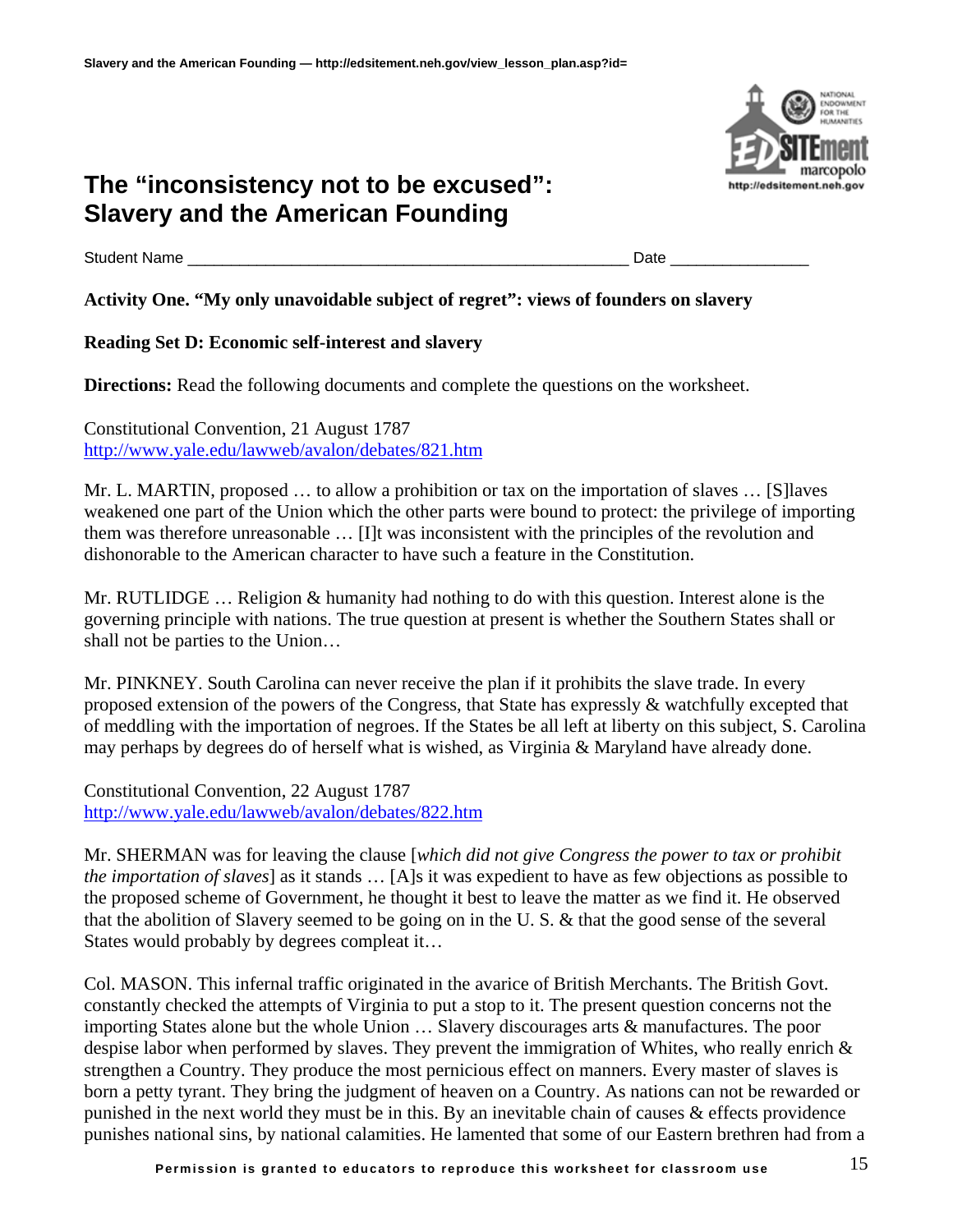lust of gain embarked in this nefarious traffic. As to the States being in possession of the Right to import, this was the case with many other rights, now to be properly given up. He held it essential in every point of view that the General Govt. should have power to prevent the increase of slavery.

Mr. ELSWORTH … Let us not intermeddle. As population increases poor laborers will be so plenty as to render slaves useless. Slavery in time will not be a speck in our Country. Provision is already made in Connecticut for abolishing it. And the abolition has already taken place in Massachusetts. As to the danger of insurrections from foreign influence, that will become a motive to kind treatment of the slaves.

Mr. PINKNEY. If slavery be wrong, it is justified by the example of all the world. He cited the case of Greece Rome & other antient States; the sanction given by France England, Holland & other modern States. In all ages one half of mankind have been slaves. If the S. States were let alone they will probably of themselves stop importations. He wd. himself as a Citizen of S. Carolina vote for it. An attempt to take away the right as proposed will produce serious objections to the Constitution which he wished to see adopted.

General PINKNEY declared it to be his firm opinion that if himself  $\&$  all his colleagues were to sign the Constitution & use their personal influence, it would be of no avail towards obtaining the assent of their Constituents. S. Carolina & Georgia cannot do without slaves…

Mr. RUTLIDGE. If the Convention thinks that N. C. S. C. & Georgia will ever agree to the plan, unless their right to import slaves be untouched, the expectation is vain. The people of those States will never be such fools as to give up so important an interest…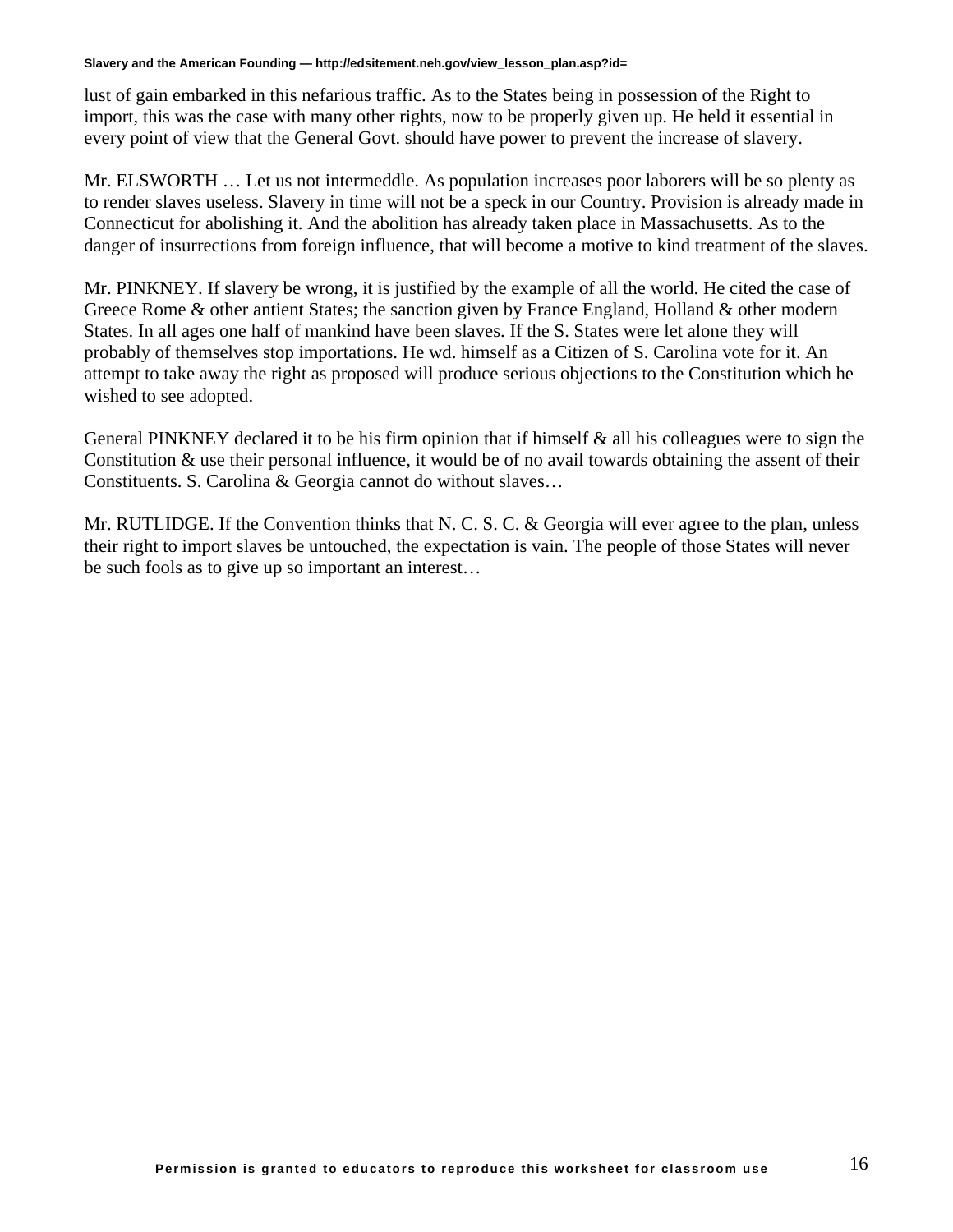

Student Name \_\_\_\_\_\_\_\_\_\_\_\_\_\_\_\_\_\_\_\_\_\_\_\_\_\_\_\_\_\_\_\_\_\_\_\_\_\_\_\_\_\_\_\_\_\_\_\_\_\_\_ Date \_\_\_\_\_\_\_\_\_\_\_\_\_\_\_\_

#### **Activity One. "My only unavoidable subject of regret": views of founders on slavery**

**Directions**: Read the documents assigned for Activity One (Reading Set D) and answer the questions on the worksheet.

| Question                                                                                                                                                              | <b>Answer</b> |
|-----------------------------------------------------------------------------------------------------------------------------------------------------------------------|---------------|
| On August 21, why does Luther<br>Martin of Maryland want to give<br>Congress the power to tax or<br>prohibit the importation of<br>slaves?                            |               |
| On August 21, what is the "true<br>question at present" according to<br>John Rutledge of South<br>Carolina?                                                           |               |
| On August 21, what does Mr.<br><b>Charles Pinckney of South</b><br>Carolina say might happen if "the<br>states be all left at liberty on this<br>subject"?            |               |
| On August 22, what reasons<br>does Roger Sherman of<br>Connecticut offer against giving<br>Congress the authority to tax or<br>prohibit the importation of<br>slaves? |               |